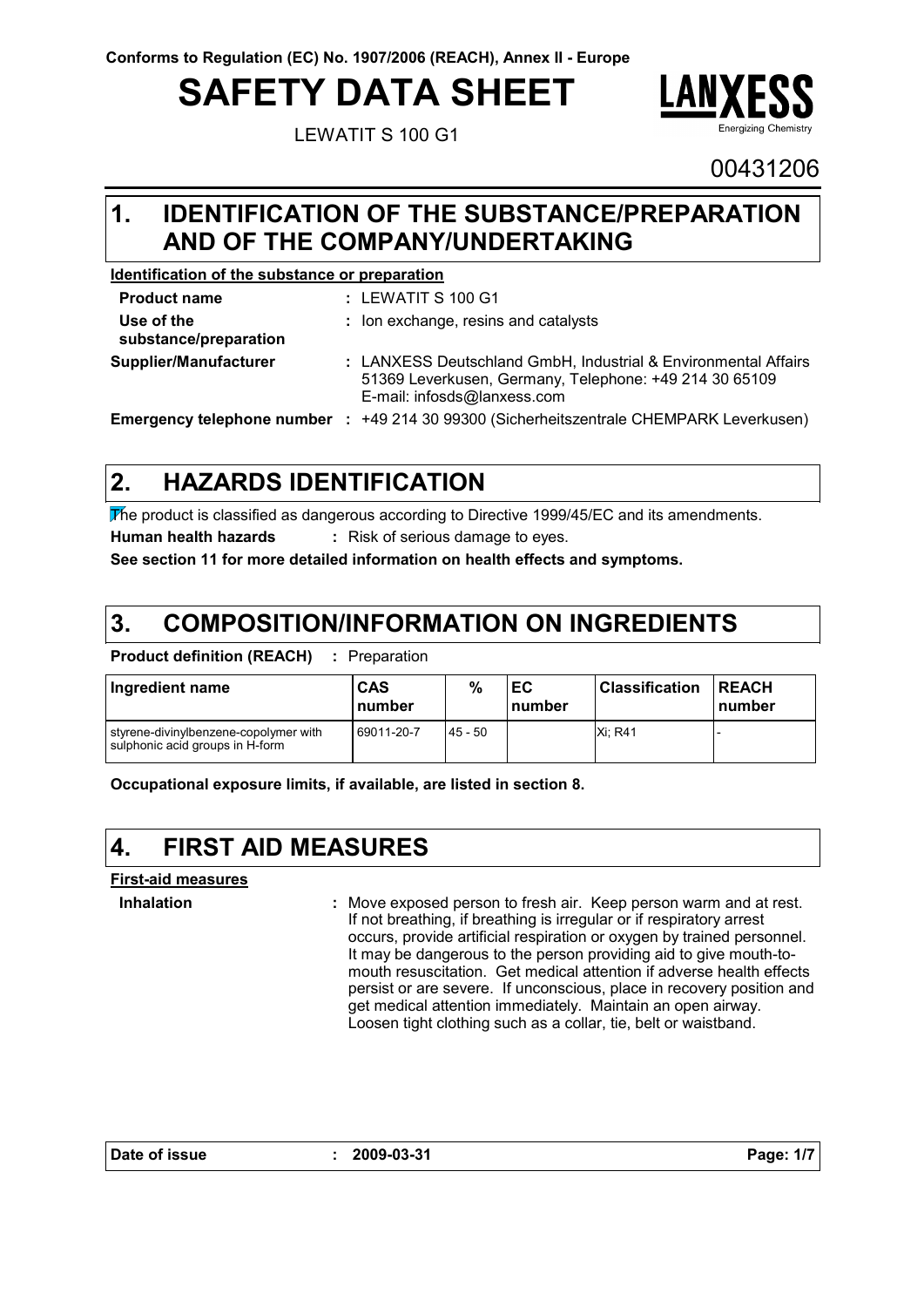| <b>LEWATIT S 100 G1</b> | 00431206/1.01                                                                                                                                                                                                                                                                                                                                                                                                                                                                                                                                                                                                                                                                                                                                                                      |
|-------------------------|------------------------------------------------------------------------------------------------------------------------------------------------------------------------------------------------------------------------------------------------------------------------------------------------------------------------------------------------------------------------------------------------------------------------------------------------------------------------------------------------------------------------------------------------------------------------------------------------------------------------------------------------------------------------------------------------------------------------------------------------------------------------------------|
| Ingestion               | : Wash out mouth with water. Move exposed person to fresh air.<br>Keep person warm and at rest. If material has been swallowed and<br>the exposed person is conscious, give small quantities of water to<br>drink. Stop if the exposed person feels sick as vomiting may be<br>dangerous. Do not induce vomiting unless directed to do so by<br>medical personnel. If vomiting occurs, the head should be kept low<br>so that vomit does not enter the lungs. Get medical attention if<br>adverse health effects persist or are severe. Never give anything by<br>mouth to an unconscious person. If unconscious, place in recovery<br>position and get medical attention immediately. Maintain an open<br>airway. Loosen tight clothing such as a collar, tie, belt or waistband. |
| <b>Skin contact</b>     | : Flush contaminated skin with plenty of water. Remove<br>contaminated clothing and shoes. Get medical attention if<br>symptoms occur. Wash clothing before reuse. Clean shoes<br>thoroughly before reuse.                                                                                                                                                                                                                                                                                                                                                                                                                                                                                                                                                                         |
| Eye contact             | : Get medical attention immediately. Immediately flush eyes with<br>plenty of water, occasionally lifting the upper and lower eyelids.<br>Check for and remove any contact lenses. Continue to rinse for at<br>least 10 minutes. Chemical burns must be treated promptly by a<br>physician.                                                                                                                                                                                                                                                                                                                                                                                                                                                                                        |

**See section 11 for more detailed information on health effects and symptoms.**

# **5. FIRE-FIGHTING MEASURES**

| <b>Extinguishing media</b>                               |                                                                                                                                                                                                   |
|----------------------------------------------------------|---------------------------------------------------------------------------------------------------------------------------------------------------------------------------------------------------|
| <b>Suitable</b>                                          | : In case of fire, use water spray (fog), foam, dry chemical or $CO2$ .                                                                                                                           |
| Not suitable                                             | : None known.                                                                                                                                                                                     |
| Special exposure hazards                                 | : No specific fire or explosion hazard.                                                                                                                                                           |
|                                                          | Promptly isolate the scene by removing all persons from the vicinity<br>of the incident if there is a fire. No action shall be taken involving<br>any personal risk or without suitable training. |
| <b>Hazardous combustion</b><br>products                  | : No specific data.                                                                                                                                                                               |
| <b>Special protective</b><br>equipment for fire-fighters | : Fire-fighters should wear appropriate protective equipment and self-<br>contained breathing apparatus (SCBA) with a full face-piece<br>operated in positive pressure mode.                      |

# **6. ACCIDENTAL RELEASE MEASURES**

| <b>Personal precautions</b> | : No action shall be taken involving any personal risk or without<br>suitable training. Keep unnecessary and unprotected personnel<br>from entering. Do not touch or walk through spilt material. Provide<br>adequate ventilation. Put on appropriate personal protective<br>equipment (see section 8). |
|-----------------------------|---------------------------------------------------------------------------------------------------------------------------------------------------------------------------------------------------------------------------------------------------------------------------------------------------------|
|                             | <b>Environmental precautions</b> : Avoid dispersal of spilt material and runoff and contact with soil,<br>waterways, drains and sewers. Inform the relevant authorities if the<br>product has caused environmental pollution (sewers, waterways, soil<br>or air).                                       |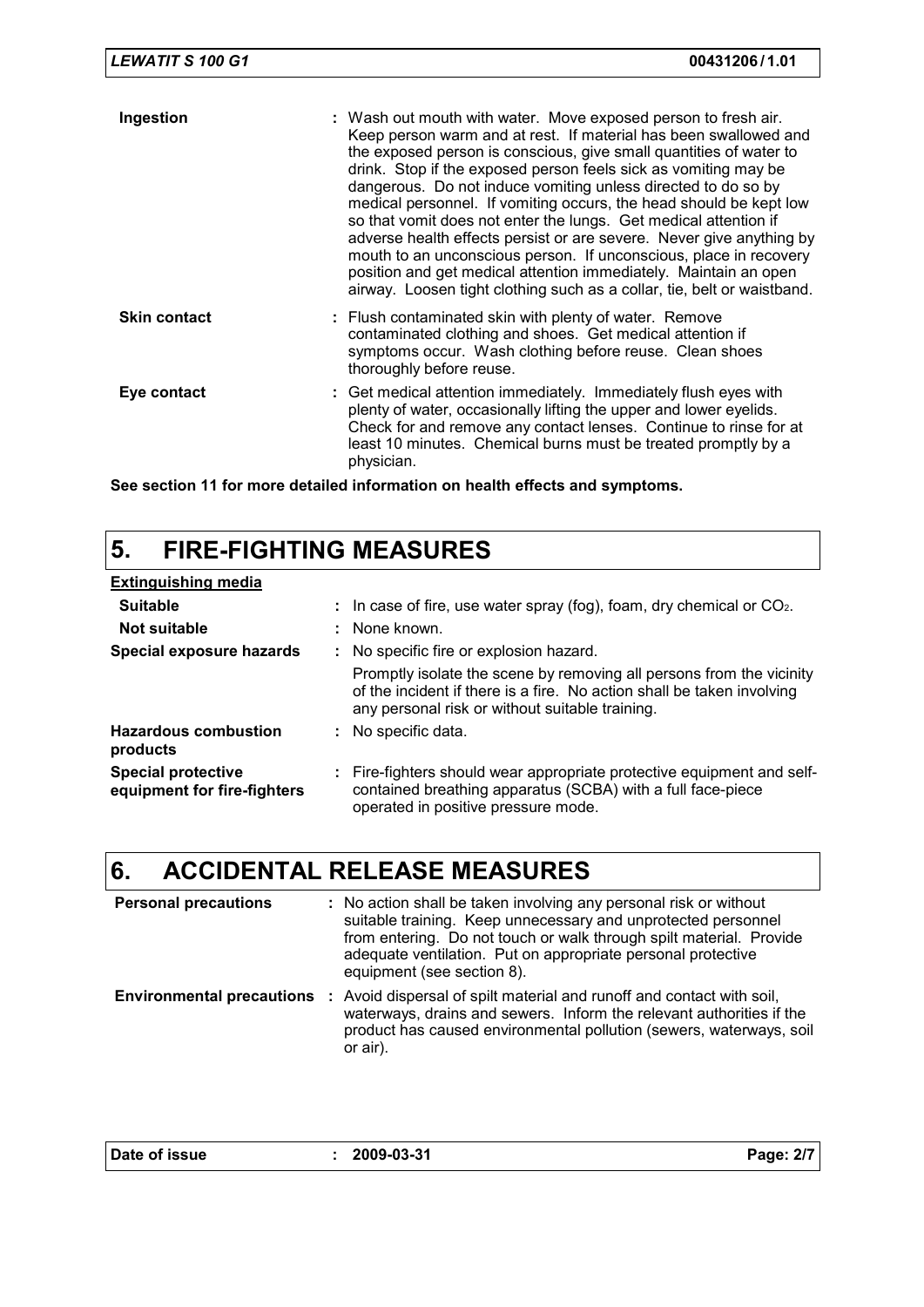| <b>LEWATIT S 100 G1</b> | 00431206/1.01                                                                                                                                                                                                                                                                                                                                           |
|-------------------------|---------------------------------------------------------------------------------------------------------------------------------------------------------------------------------------------------------------------------------------------------------------------------------------------------------------------------------------------------------|
| Large spill             | : Move containers from spill area. Prevent entry into sewers, water<br>courses, basements or confined areas. Vacuum or sweep up<br>material and place in a designated, labelled waste container.<br>Dispose of via a licensed waste disposal contractor. Note: see<br>section 1 for emergency contact information and section 13 for<br>waste disposal. |
| <b>Small spill</b>      | : Move containers from spill area. Vacuum or sweep up material and<br>place in a designated, labelled waste container. Dispose of via a<br>licensed waste disposal contractor.                                                                                                                                                                          |

# **7. HANDLING AND STORAGE**

| <b>Handling</b>            | : Put on appropriate personal protective equipment (see section 8).<br>Eating, drinking and smoking should be prohibited in areas where<br>this material is handled, stored and processed. Workers should<br>wash hands and face before eating, drinking and smoking. Do not<br>get in eyes or on skin or clothing. Do not ingest. Keep in the original<br>container or an approved alternative made from a compatible<br>material, kept tightly closed when not in use. Empty containers<br>retain product residue and can be hazardous.                                                               |
|----------------------------|---------------------------------------------------------------------------------------------------------------------------------------------------------------------------------------------------------------------------------------------------------------------------------------------------------------------------------------------------------------------------------------------------------------------------------------------------------------------------------------------------------------------------------------------------------------------------------------------------------|
| <b>Storage</b>             | : Store between the following temperatures: -20 to $40^{\circ}$ C (-4 to<br>104°F). Store in accordance with local regulations. Store in original<br>container protected from direct sunlight in a dry, cool and well-<br>ventilated area, away from incompatible materials (see section 10)<br>and food and drink. Keep container tightly closed and sealed until<br>ready for use. Containers that have been opened must be carefully<br>resealed and kept upright to prevent leakage. Do not store in<br>unlabelled containers. Use appropriate containment to avoid<br>environmental contamination. |
| <b>Packaging materials</b> |                                                                                                                                                                                                                                                                                                                                                                                                                                                                                                                                                                                                         |
| <b>Recommended</b>         | : Use original container.                                                                                                                                                                                                                                                                                                                                                                                                                                                                                                                                                                               |
| <b>Remarks</b>             | Take precautionary measures against electrostatic discharges. Do<br>not allow to dry out.                                                                                                                                                                                                                                                                                                                                                                                                                                                                                                               |

# **8. EXPOSURE CONTROLS/PERSONAL PROTECTION**

| <b>Exposure limit values</b>         | $:$ Not available.                                                                                                                                                                                                                                                                                                                                                                                                                                                                                                              |           |
|--------------------------------------|---------------------------------------------------------------------------------------------------------------------------------------------------------------------------------------------------------------------------------------------------------------------------------------------------------------------------------------------------------------------------------------------------------------------------------------------------------------------------------------------------------------------------------|-----------|
| Recommended monitoring<br>procedures | : If this product contains ingredients with exposure limits, personal,<br>workplace atmosphere or biological monitoring may be required to<br>determine the effectiveness of the ventilation or other control<br>measures and/or the necessity to use respiratory protective<br>equipment. Reference should be made to European Standard EN<br>689 for methods for the assessment of exposure by inhalation to<br>chemical agents and national guidance documents for methods for<br>the determination of hazardous substances. |           |
| <u>Risk management measures</u>      |                                                                                                                                                                                                                                                                                                                                                                                                                                                                                                                                 |           |
| Occupational exposure controls       |                                                                                                                                                                                                                                                                                                                                                                                                                                                                                                                                 |           |
| <b>Technical measures</b>            | $\mathbf{F}$ if this product contains ingredients with exposure limits, use process<br>enclosures, local exhaust ventilation or other engineering controls to<br>keep worker exposure below any recommended or statutory limits.                                                                                                                                                                                                                                                                                                |           |
| <b>Personal protection measures</b>  |                                                                                                                                                                                                                                                                                                                                                                                                                                                                                                                                 |           |
| Date of issue                        | 2009-03-31                                                                                                                                                                                                                                                                                                                                                                                                                                                                                                                      | Page: 3/7 |
|                                      |                                                                                                                                                                                                                                                                                                                                                                                                                                                                                                                                 |           |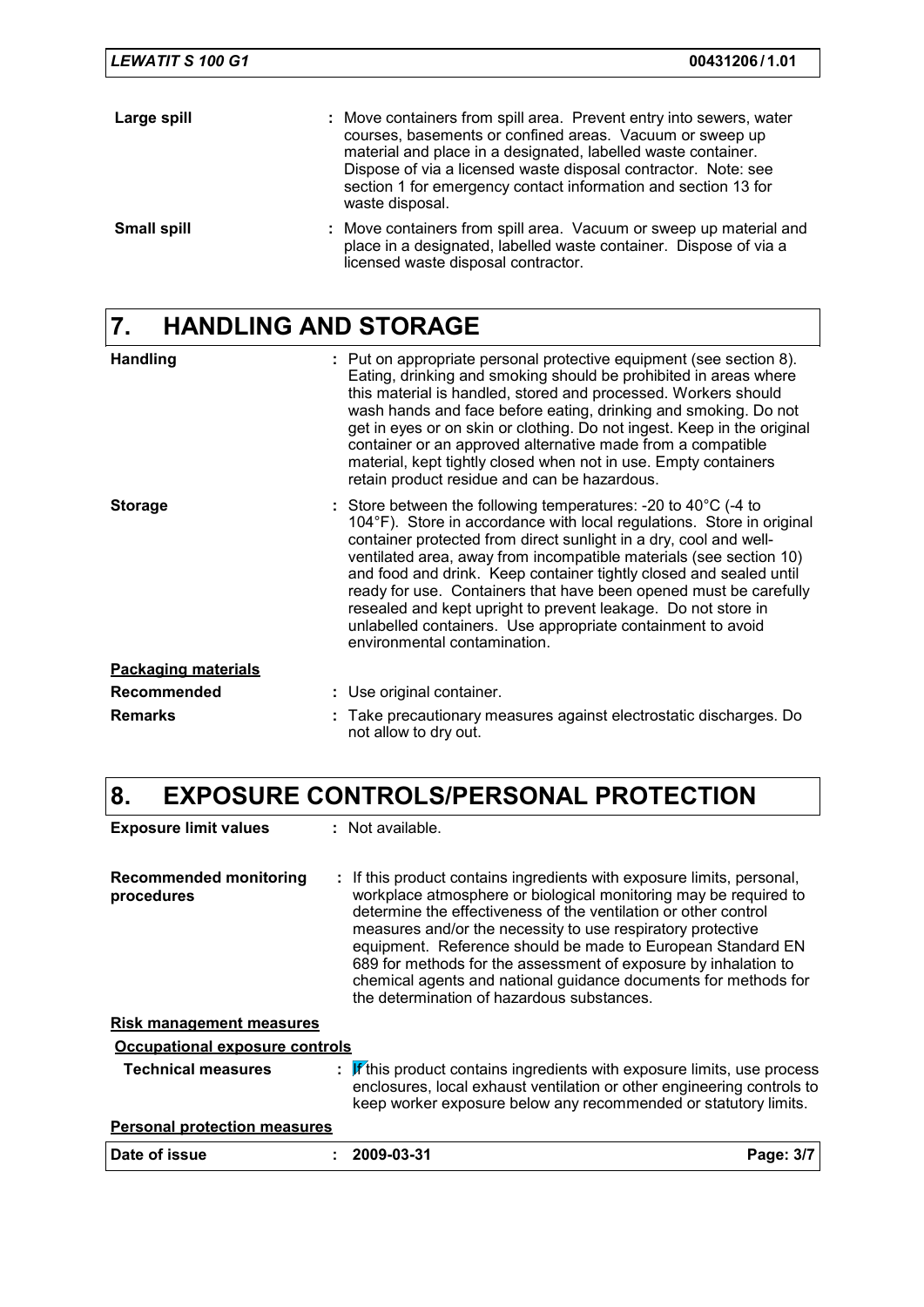| <b>Respiratory protection</b>          | : Use a properly fitted, air-purifying or air-fed respirator complying<br>with an approved standard if a risk assessment indicates this is<br>necessary. Respirator selection must be based on known or<br>anticipated exposure levels, the hazards of the product and the safe<br>working limits of the selected respirator.                                                                                                                          |  |
|----------------------------------------|--------------------------------------------------------------------------------------------------------------------------------------------------------------------------------------------------------------------------------------------------------------------------------------------------------------------------------------------------------------------------------------------------------------------------------------------------------|--|
| <b>Hand protection</b>                 | : Chemical-resistant, impervious gloves complying with an approved<br>standard should be worn at all times when handling chemical<br>products if a risk assessment indicates this is necessary. After<br>contamination with product change the gloves immediately and<br>dispose of them according to relevant national and local regulations<br><1 hours (breakthrough time): Polyvinyl chloride - PVC, Nitrile<br>rubber - NBR, Polychloroprene - CR |  |
| Eye protection                         | : Safety eyewear complying with an approved standard should be<br>used when a risk assessment indicates this is necessary to avoid<br>exposure to liquid splashes, mists, gases or dusts.<br>Recommended: safety glasses with side-shields                                                                                                                                                                                                             |  |
| <b>Skin protection</b>                 | : Personal protective equipment for the body should be selected<br>based on the task being performed and the risks involved and<br>should be approved by a specialist before handling this product.                                                                                                                                                                                                                                                    |  |
| <b>Hygiene measures</b>                | : Wash hands, forearms and face thoroughly after handling chemical<br>products, before eating, smoking and using the lavatory and at the<br>end of the working period. Appropriate techniques should be used<br>to remove potentially contaminated clothing. Wash contaminated<br>clothing before reusing. Ensure that eyewash stations and safety<br>showers are close to the workstation location.                                                   |  |
| <b>Environmental exposure controls</b> |                                                                                                                                                                                                                                                                                                                                                                                                                                                        |  |
| <b>Technical measures</b>              | : Emissions from ventilation or work process equipment should be<br>checked to ensure they comply with the requirements of<br>environmental protection legislation. In some cases, fume<br>scrubbers, filters or engineering modifications to the process<br>equipment will be necessary to reduce emissions to acceptable<br>levels.                                                                                                                  |  |

#### **PHYSICAL AND CHEMICAL PROPERTIES 9.**

| : Solid. [beads]                                       |
|--------------------------------------------------------|
| : Brown. [Light]                                       |
| : Odourless.                                           |
| Important health, safety and environmental information |
| : 1 [Conc. (% w/w): 10%]                               |
| : 1.22 kg/L (20 $^{\circ}$ C)                          |
| : 800 to 900 kg/m <sup>3</sup>                         |
| : Insoluble in the following materials: cold water     |
| $: >250^{\circ}$ C                                     |
|                                                        |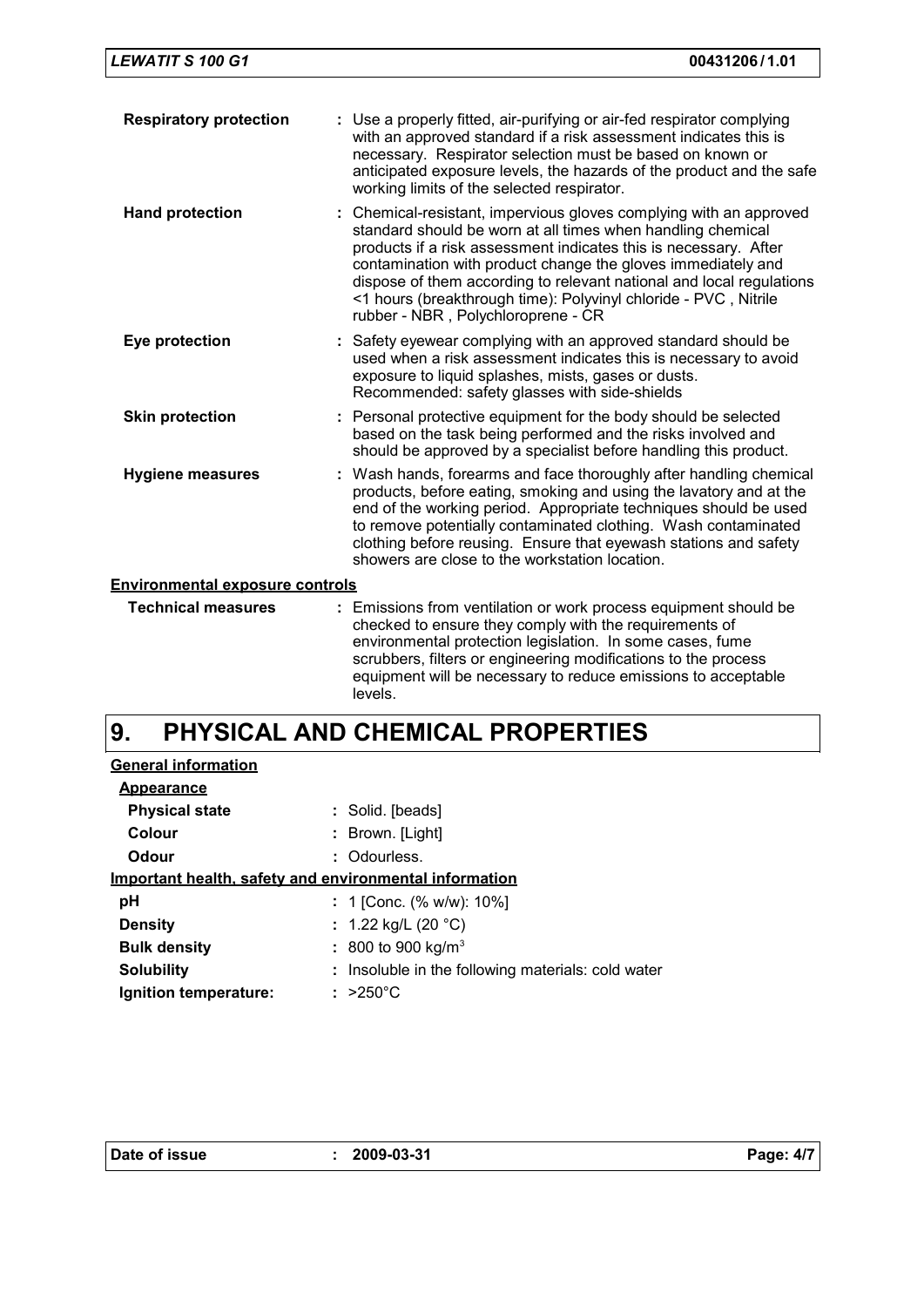## **10. STABILITY AND REACTIVITY**

| <b>Stability</b>                             | : The product is stable.                                                                                                        |
|----------------------------------------------|---------------------------------------------------------------------------------------------------------------------------------|
| <b>Possibility of hazardous</b><br>reactions | : Under normal conditions of storage and use, hazardous reactions<br>will not occur.                                            |
| <b>Conditions to avoid</b>                   | : Take precautionary measures against static discharges. Contact<br>with strong oxidising agents may cause hazardous reactions. |
| <b>Materials to avoid</b>                    | : No specific data.                                                                                                             |
| <b>Hazardous decomposition</b><br>products   | : Under normal conditions of storage and use, hazardous<br>decomposition products should not be produced.                       |

# **11. TOXICOLOGICAL INFORMATION**

| <b>Potential acute health effects</b> |                                                                |                                                               |                 |      |
|---------------------------------------|----------------------------------------------------------------|---------------------------------------------------------------|-----------------|------|
| Eye contact                           | : Severely irritating to eyes. Risk of serious damage to eyes. |                                                               |                 |      |
| <b>Acute toxicity</b>                 |                                                                |                                                               |                 |      |
| <b>Product/ingredient</b><br>name     | <b>Result</b><br><b>Species</b>                                | <b>Dose</b>                                                   | <b>Exposure</b> | Test |
| LEWATIT S 100 G1                      | *<br>LD50<br>Rat<br>Oral                                       | >5000<br>mg/kg                                                |                 |      |
| *Test results on an analogous product |                                                                |                                                               |                 |      |
| <b>Irritation/Corrosion</b>           |                                                                |                                                               |                 |      |
| <b>Skin</b>                           | : Non-irritating. Test results on an analogous product.        |                                                               |                 |      |
| <b>Eyes</b>                           | ÷.<br>analogous product.                                       | Corrosive. Risk of serious damage to eyes. Test results on an |                 |      |
| Over-exposure signs/symptoms          |                                                                |                                                               |                 |      |
| <b>Eyes</b>                           | : Adverse symptoms may include the following:                  |                                                               |                 |      |

### watering redness

pain or irritation

## **12. ECOLOGICAL INFORMATION**

#### **Remarks :**

The product is insoluble in water. Therefore, ecological tests have not been conducted.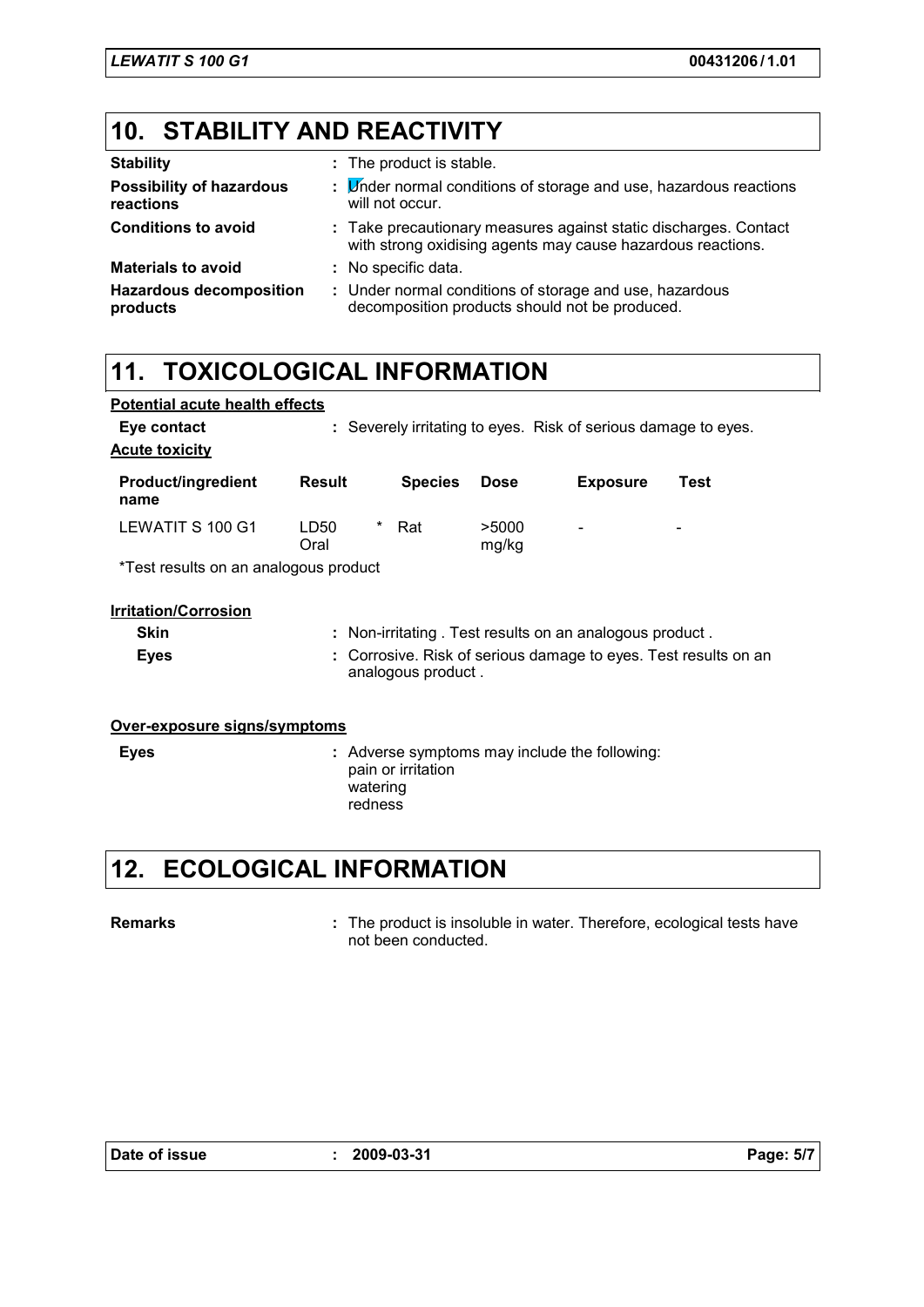### **13. DISPOSAL CONSIDERATIONS**

| <b>Methods of disposal</b>       | : Examine possibilities for re-utilisation. Product residues and<br>uncleaned empty containers should be packaged, sealed, labelled,<br>and disposed of or recycled according to relevant national and local<br>regulations. Where large quantities are concerned, consult the<br>supplier. When uncleaned empty containers are passed on, the<br>recipient must be warned of any possible hazard that may be<br>caused by residues. For disposal within the EC, the appropriate<br>code according to the European Waste List (EWL) should be used.<br>It is among the tasks of the polluter to assign the waste to waste<br>codes specific to industrial sectors and processes according to the<br>European Waste List (EWL). |
|----------------------------------|--------------------------------------------------------------------------------------------------------------------------------------------------------------------------------------------------------------------------------------------------------------------------------------------------------------------------------------------------------------------------------------------------------------------------------------------------------------------------------------------------------------------------------------------------------------------------------------------------------------------------------------------------------------------------------------------------------------------------------|
| المشاهدين المتحاملين والمستحدثان | . . The closelfication of the number of most model the culture four-                                                                                                                                                                                                                                                                                                                                                                                                                                                                                                                                                                                                                                                           |

The classification of the product may meet the criteria for a hazardous waste. **Hazardous waste :**

### **14. TRANSPORT INFORMATION**

| <b>Regulation</b> | <b>UN</b><br>number      | Proper shipping name         | <b>Class</b> | <b>PG</b> | Label                    | <b>Additional</b><br>information |
|-------------------|--------------------------|------------------------------|--------------|-----------|--------------------------|----------------------------------|
| <b>ADR/RID</b>    |                          | ٠                            |              |           |                          | Not regulated.                   |
| <b>GGVSE</b>      | $\qquad \qquad$          | $\overline{\phantom{m}}$     |              |           | $\overline{\phantom{0}}$ | Not regulated.                   |
| <b>ADNR</b>       | ۰                        | $\overline{\phantom{a}}$     |              |           | ۰                        | Not regulated.                   |
| <b>IMDG</b>       | $\overline{\phantom{0}}$ | $\qquad \qquad \blacksquare$ |              |           | $\overline{\phantom{0}}$ | Not regulated.                   |
| <b>IATA</b>       | $\overline{\phantom{0}}$ | $\overline{\phantom{a}}$     |              |           | ۰                        | Not regulated.                   |

**PG:** Packing group

Not dangerous cargo. Avoid temperatures below -20 °C. Avoid heat above +40 °C. Keep separated from foodstuffs.

### **15. REGULATORY INFORMATION**

#### **EU regulations**

**Classification and labeling have been determined according to EU Directives 67/548/EEC and 1999/45/EC (including amendments) and take into account the intended product use.**

Industrial applications.

**Hazard symbol or symbols :**



**Date of issue : 2009-03-31 Page: 6/7**